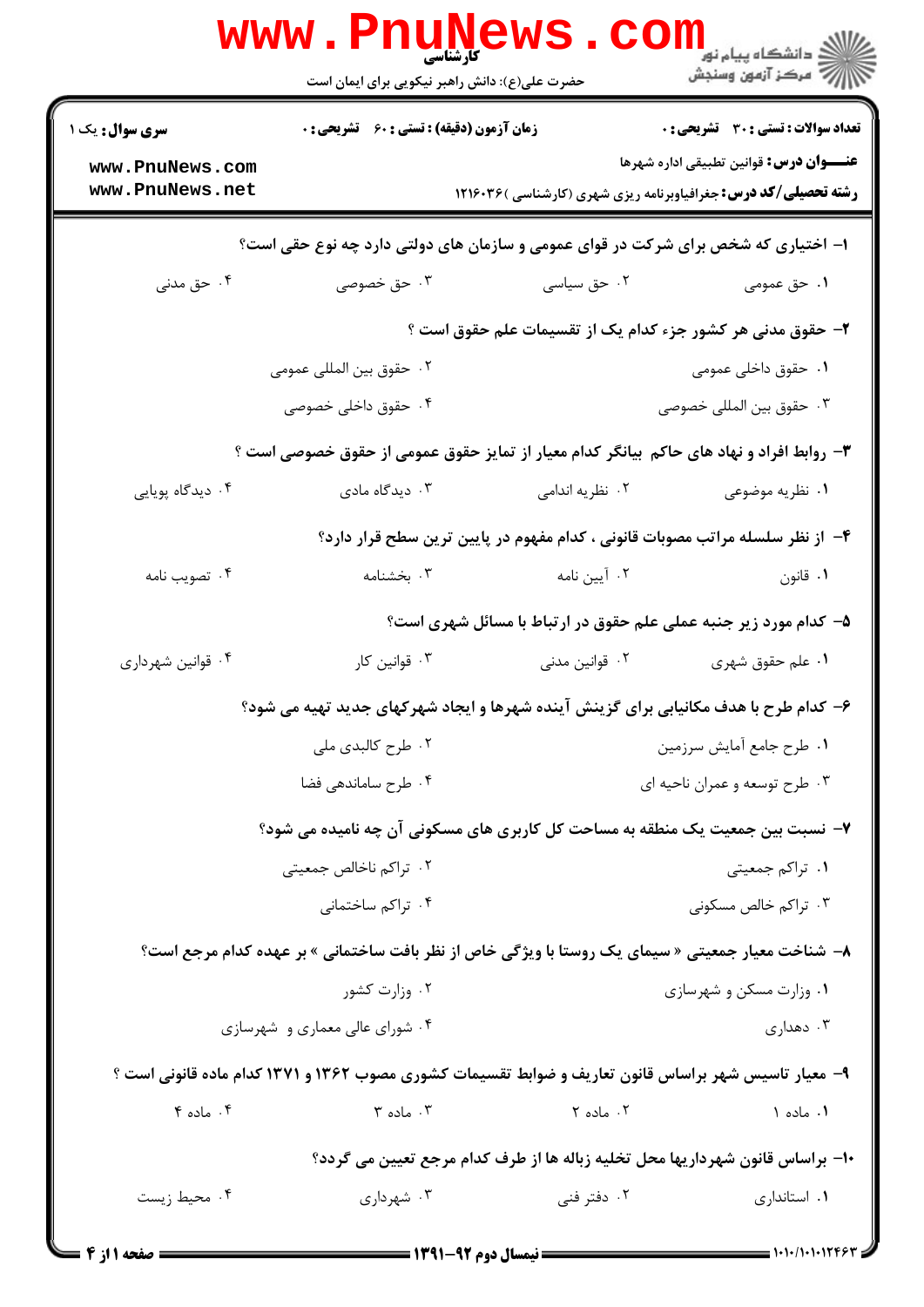|                                                                                                                                                     | <b>WWW.PNUNEWS</b><br><b>کارشناسی</b><br>حضرت علی(ع): دانش راهبر نیکویی برای ایمان است |                                                                                              | ڪ دانشڪاه پيام نور<br><mark>√</mark> مرڪز آزمون وسنڊش                                                                     |  |  |
|-----------------------------------------------------------------------------------------------------------------------------------------------------|----------------------------------------------------------------------------------------|----------------------------------------------------------------------------------------------|---------------------------------------------------------------------------------------------------------------------------|--|--|
| <b>سری سوال : ۱ یک</b>                                                                                                                              | <b>زمان آزمون (دقیقه) : تستی : 60 ٪ تشریحی : 0</b>                                     |                                                                                              | <b>تعداد سوالات : تستی : 30 - تشریحی : 0</b>                                                                              |  |  |
| www.PnuNews.com<br>www.PnuNews.net                                                                                                                  |                                                                                        |                                                                                              | <b>عنــــوان درس:</b> قوانین تطبیقی اداره شهرها<br><b>رشته تحصیلی/کد درس:</b> جغرافیاوبرنامه ریزی شهری (کارشناسی )۱۲۱۶۰۳۶ |  |  |
|                                                                                                                                                     |                                                                                        | 11- ایجاد ورزشگاه در داخل شهرها توسط کدام نهاد صورت می گیرد؟                                 |                                                                                                                           |  |  |
| ۰۴ بهداشت و درمان                                                                                                                                   | ۰۳ مسکن و شهرسازی                                                                      | ۰۲ اداره تربیت بدنی                                                                          | ۰۱ شهرداری ها                                                                                                             |  |  |
| ۱۲- برای اولین بار در چه سالی به شهرداری اختیار استفاده از زمین ، منطقه بندی شهری و تعیین نیازمندیهای شهر و دخالت<br>در محدوده و حریم شهر اعطاء شد؟ |                                                                                        |                                                                                              |                                                                                                                           |  |  |
| 156.5                                                                                                                                               | 1447.7                                                                                 | 14.7                                                                                         | 1575                                                                                                                      |  |  |
| ۱۳- در حریم شهرها ، ایجاد هر گونه ساختمان و تاسیسات تا عمق چند متر از حریم راه در طرفین جاده های کمربندی ممنوع<br>است؟                              |                                                                                        |                                                                                              |                                                                                                                           |  |  |
| ۰۴ ۱۲۵ متر                                                                                                                                          | ۰۰ ۱۰۰ متر                                                                             | ۰۰ ۵۰ متر                                                                                    | ۰۱ ۲۵ متر                                                                                                                 |  |  |
|                                                                                                                                                     |                                                                                        |                                                                                              | ۱۴- افراز املاک مبتنی بر چیست ؟                                                                                           |  |  |
| ۰۴ رای دادگاه                                                                                                                                       | ۰۳ نظر ثبت و اسناد                                                                     | ۰۲ ابلاغ شهرداری                                                                             | ۰۱ اراده مالک                                                                                                             |  |  |
|                                                                                                                                                     |                                                                                        |                                                                                              | ۱۵– اعتبار اظهار نظر واحد فنی شهرداری جهت صدور پایان کار و عدم خلاف پس از چه مدتی اعتبار دارد؟                            |  |  |
| ۰۴ ۱۲ ماه                                                                                                                                           | ۰. ۱۰ ماه                                                                              | ۰۲ ۸ ماه                                                                                     | ۱. ۶ ماه                                                                                                                  |  |  |
|                                                                                                                                                     |                                                                                        |                                                                                              | ۱۶– کدامیک از کمیسیون های شهری به تعیین نوعیت اراضی شهری می پردازد؟                                                       |  |  |
| ۰۴ ماده ۱۲                                                                                                                                          | ۰۳ ماده صد                                                                             | ۰۲ ماده کنترل و نظارت                                                                        | ۱. ماده ۱۴                                                                                                                |  |  |
| ۱۷– ساکنین باغات داخل محدوده قانونی که مایل به استفاده مسکونی از اراضی خود هستند در چه صورت می توانند به جای                                        |                                                                                        | باغ مسکونی از منطقه بندی مسکونی استفاده نمایند؟                                              |                                                                                                                           |  |  |
| ۰۲ واگذاری ۵۰ درصد بصورت رایگان                                                                                                                     |                                                                                        | ۰۱ اراضی کمتر از ۱۰ هزار متر مربع                                                            |                                                                                                                           |  |  |
|                                                                                                                                                     | ۰۴ واگذاري ۷۰ درصد به صورت رايگان                                                      |                                                                                              | ۰۳ مالکیت اراضی کمتر از ۱۵۰ مترمربع                                                                                       |  |  |
|                                                                                                                                                     |                                                                                        |                                                                                              | ۱۸– حریم یک شهر براساس کدام ماده قانونی تعیین و مشخص می شود؟                                                              |  |  |
| ۰۴ ماده ۱۰۰                                                                                                                                         | ۰۳ ماده ۹۹                                                                             | ۰۲ ماده ۵۵                                                                                   | ۰۱ ماده ۷                                                                                                                 |  |  |
|                                                                                                                                                     |                                                                                        | ۱۹- وضعیت محدوده ها و حریم های تعیین شده برای شهرهای مجاور و محدوده روستاها چگونه باید باشد؟ |                                                                                                                           |  |  |
|                                                                                                                                                     | ۰۲ تداخل با یکدیگر                                                                     |                                                                                              | <b>۱</b> .  هم پوشانی با همدیگر                                                                                           |  |  |
|                                                                                                                                                     | ۰۴ تجميع با همديگر                                                                     |                                                                                              | ۰۳ عدم تداخل با یکدیگر                                                                                                    |  |  |
|                                                                                                                                                     |                                                                                        |                                                                                              | ۲۰– طرح مقدماتی احداث شهرک توسط کدام مرجع تهیه می گردد ؟                                                                  |  |  |
| ۰۴ نظام مهندسی                                                                                                                                      | ۰۳ مهندسین مشاور                                                                       | ۰۲ مالک                                                                                      | ۰۱ مسکن و شهرسازی                                                                                                         |  |  |
| <b>= صفحه 2 از 4</b> =                                                                                                                              |                                                                                        |                                                                                              | $\frac{1}{1}$ 1.1./1.1.12999                                                                                              |  |  |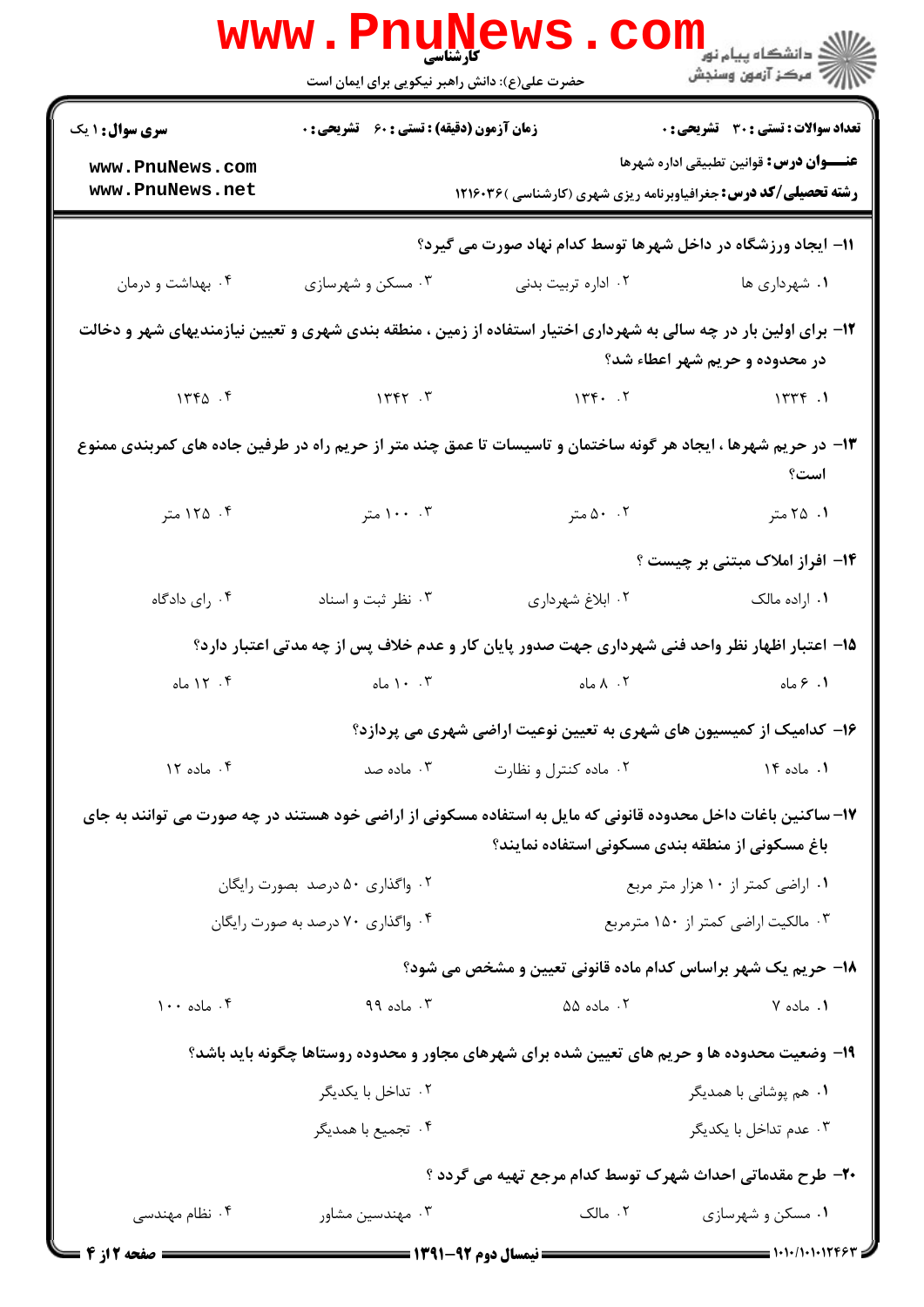| <b>WWW</b>                                                                                                                      |                                                  | حضرت علی(ع): دانش راهبر نیکویی برای ایمان است |                                         | ر دانشڪاه پيام نور <mark>−</mark><br>ا∛ مرکز آزمون وسنڊش                                                                          |  |
|---------------------------------------------------------------------------------------------------------------------------------|--------------------------------------------------|-----------------------------------------------|-----------------------------------------|-----------------------------------------------------------------------------------------------------------------------------------|--|
| <b>سری سوال :</b> ۱ یک                                                                                                          | <b>زمان آزمون (دقیقه) : تستی : 60 گشریحی : 0</b> |                                               |                                         | <b>تعداد سوالات : تستی : 30 ٪ تشریحی : 0</b>                                                                                      |  |
| www.PnuNews.com<br>www.PnuNews.net                                                                                              |                                                  |                                               |                                         | عنـــوان درس: قوانین تطبیقی اداره شهرها<br><b>رشته تحصیلی/کد درس:</b> جغرافیاوبرنامه ریزی شهری (کارشناسی )۱۲۱۶۰۳۶                 |  |
| <b>۲۱</b> - نظارت بر اجرای عملیات شهرسازی و ساختمانی شهرکها برعهده کدام مرجع است ؟                                              |                                                  |                                               |                                         |                                                                                                                                   |  |
|                                                                                                                                 | ۰۲ مسکن و شهرسازی ــ شهردای                      |                                               |                                         | ۰۱ مسکن و شهرسازی ـ مسکن و شهرسازی                                                                                                |  |
|                                                                                                                                 | ۰۴ وزارت کشور- مهندسین مشاور                     |                                               |                                         | ۰۳ مسکن و شهرسازی ـ استانداری                                                                                                     |  |
| ۲۲– در محدوده مسکونی روستاهای فاقد طرح هادی ، صدور اجازه تفکیک در حد نیازهای سکونتی و اجتماعی روستاها برعهده<br>كدام مرجع است ؟ |                                                  |                                               |                                         |                                                                                                                                   |  |
| ۰۴ بنیاد مسکن                                                                                                                   | ۰۳ جهاد کشاورزی                                  | ۰۲ مهندسین مشاور                              |                                         | ۰۱ مسکن و شهرسازی                                                                                                                 |  |
| ۲۳- میزان جریمه تخلفات ساختمانی در خارج از محدوده قانونی شهرها چه میزان است ؟                                                   |                                                  |                                               |                                         |                                                                                                                                   |  |
|                                                                                                                                 | ۰۲ تا ۷۰درصد قیمت روز اعیانی                     |                                               |                                         | ۰۱ تا ۲۵ درصد قیمت روز اعیانی                                                                                                     |  |
| ۰۴ تا ۸۰ درصد قیمت روز اعیانی                                                                                                   |                                                  |                                               | ۰۳ تا ۷۵ درصد قیمت روز اعیانی           |                                                                                                                                   |  |
|                                                                                                                                 |                                                  |                                               |                                         | ۲۴- بررسی و ارائه روش های تامین منابع مالی اجرای طرح های توسعه شهری جزء وظایف کدامیک از دفاتر شورای عالی<br>شهرسازی و معماری است؟ |  |
|                                                                                                                                 | ۰۲ دفتر نظارت بر امور مدیریت شهری                |                                               |                                         | ۰۱ دفتر طرح های ناحیه ای و توسعه شهری                                                                                             |  |
|                                                                                                                                 | ۰۴ دفتر امور شهری و مقررات ملی ساختمان           |                                               | ۰۳ دبیرخانه شورای عالی شهرسازی و معماری |                                                                                                                                   |  |
| ۲۵- کلیه سازمانهای دولتی و وابسته به دولت موظف به ارائه اطلاعات شهرسازی و معماری خود به کدام مرجع قانونی هستند ؟                |                                                  |                                               |                                         |                                                                                                                                   |  |
|                                                                                                                                 | ۰۲ مسکن و شهرسازی                                |                                               |                                         | ٠١ استاندارى                                                                                                                      |  |
|                                                                                                                                 | ۰۴ نظام مهندسی ساختمان                           |                                               |                                         | ۰۳ شهرداری ها                                                                                                                     |  |
|                                                                                                                                 |                                                  |                                               |                                         | ۲۶- بررسی امور مشاوران توسط کدام یک از ارکان دبیرخانه شورای عالی شهرسازی و معماری ایران انجام می گیرد ؟                           |  |
|                                                                                                                                 | ۰۲ دفتر طرح و برنامه                             |                                               |                                         | ۰۱ پژوهشکده شهرسازی و معماری ایران                                                                                                |  |
|                                                                                                                                 | ۰۴ معاون امور شهری                               |                                               |                                         | ۰۳ معاون امور اجرایی                                                                                                              |  |
| ۲۷- ضوابط جلوگیری از افزایش محدوده شهرها،  هدایت اصولی افزایش تراکم ناخالص شهری توسط کدام مراجع تصویب و اجرا<br>می گردد ؟       |                                                  |                                               |                                         |                                                                                                                                   |  |
|                                                                                                                                 | ۰۲ مسکن و شهرسازی و استانداری                    |                                               |                                         | ۰۱ شهرداری و مسکن و شهرسازی                                                                                                       |  |
|                                                                                                                                 | ۰۴ مسکن و شهرسازی و مالکین                       |                                               |                                         | ۰۳ مسکن و شهرسازی و مهندسین مشاور                                                                                                 |  |
|                                                                                                                                 |                                                  |                                               |                                         |                                                                                                                                   |  |